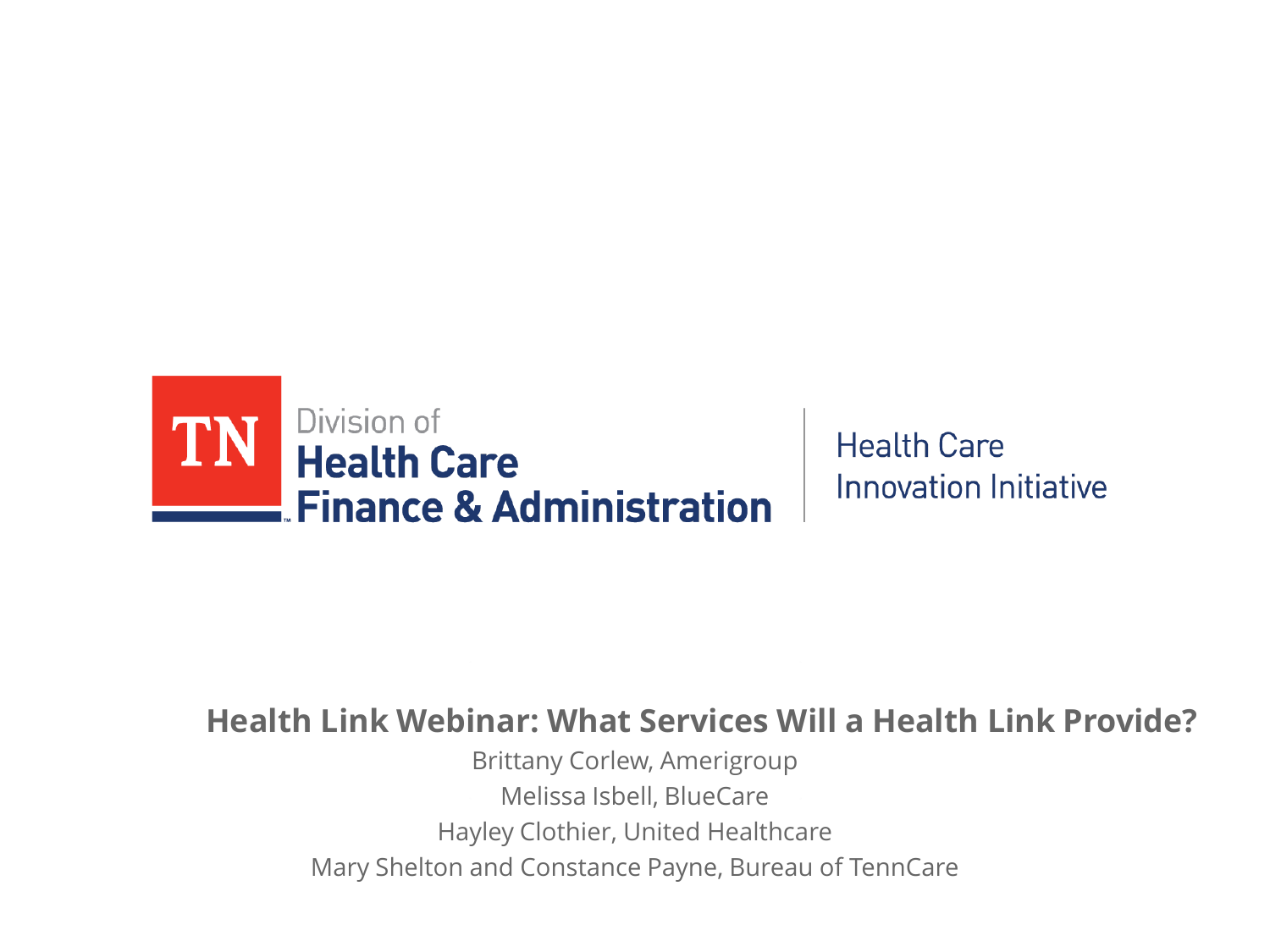# **Key Differences between Level 2 Case Management and Tennessee Health Link**

## **Broader set of activities<sup>1</sup>**

## **These activities may be delivered to…**

- The member
- Another provider, family member or someone else who is actively involved in the member's life.

## **… and be delivered**

- In person
- or through an indirect contact

#### **Members with at least 1 activity are eligible for a monthly payment**

#### **Expanded population Emphasis on recovery**

#### **Maintain access for Level 2 Case Management patients**

• Members actively receiving Level 2 Case Management will be enrolled with a Health Link

## **Include patients missed by the current system**

• Members meeting the new Health Link criteria, which includes combination of severe BH conditions and utilization of acute services

## **Health Links should:**

- Support increased selfsufficiency over time
- Help their patients towards recovery, which means that, on average, Health Link patients will require less support over time **Some members will be able to exit the Health Link as they meet their treatment goals**

1

#### **What does this mean for you?**

## The **flexibility to provide the right support** at the right time to the right person

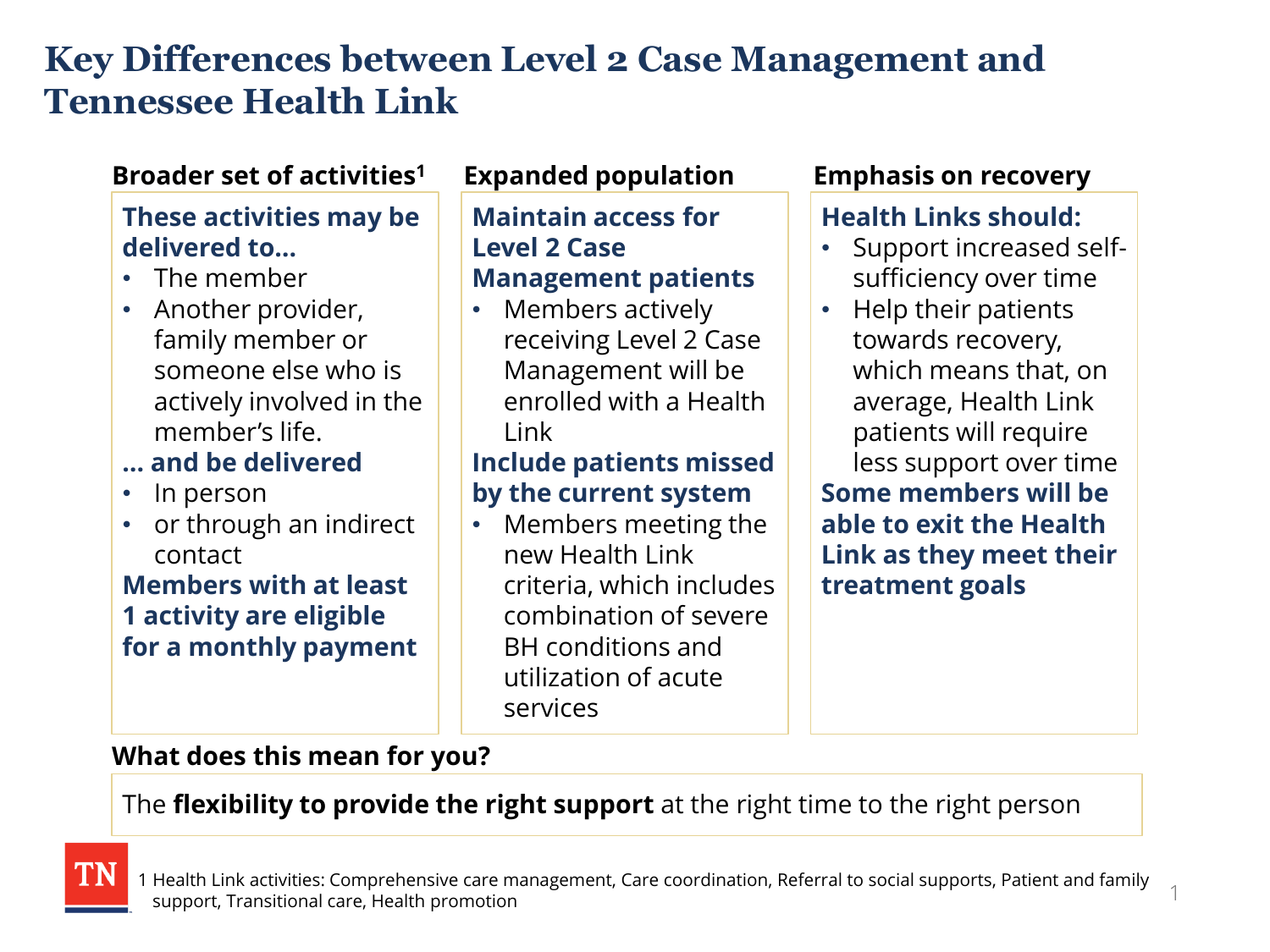# **Flexibility with the Health Link Program**

- Staffing Ratios
- Types of Contacts
- Number of Visits
- Who may render the service?

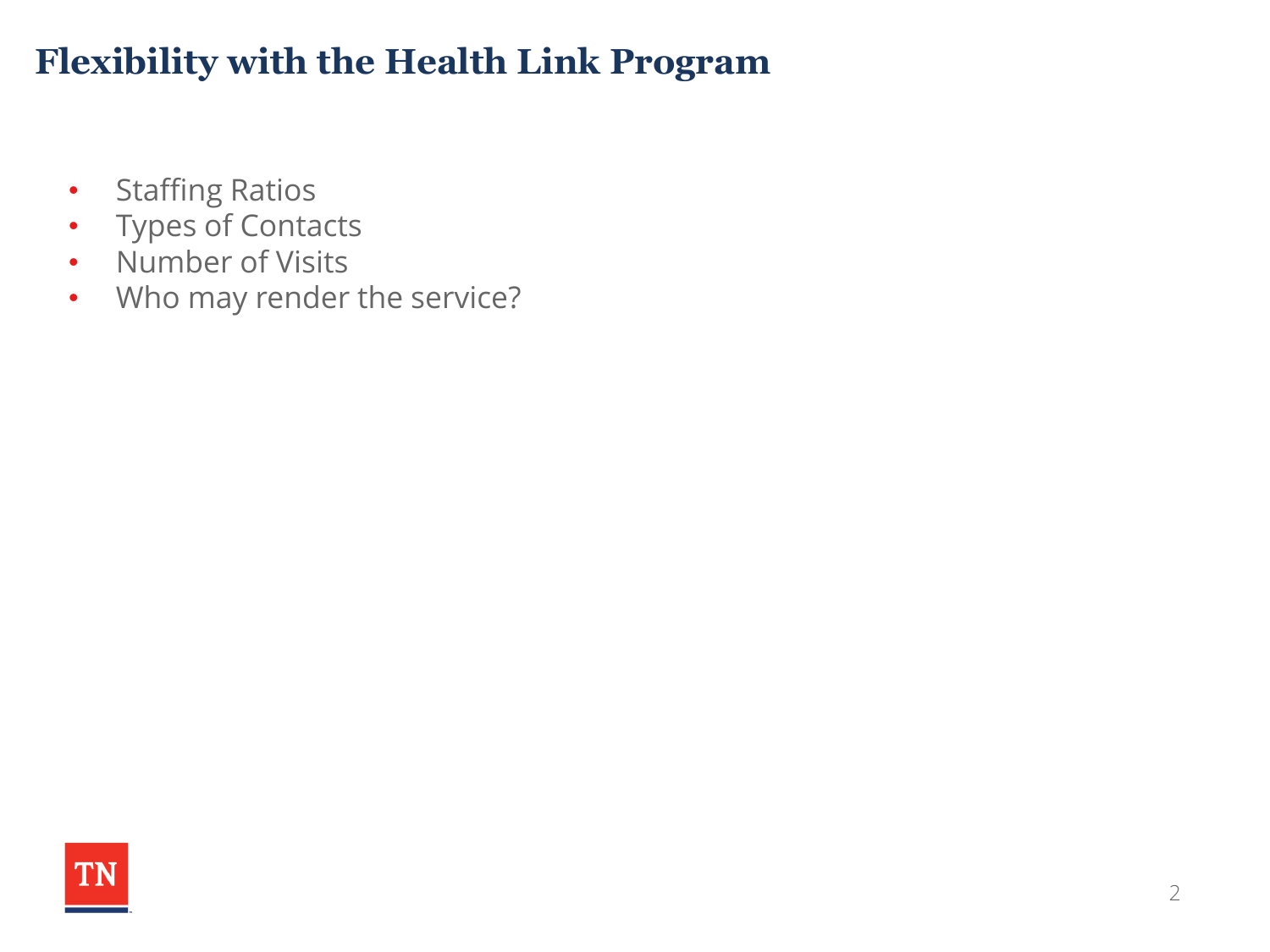# **Health Link- Billing/Coding for Quality Metrics**

- **EPSDT Well child visits ages 7-11 years**
	- PCP
- **EPSDT Adolescent well-care visits age 12-21 years**
	- PCP or OB/GYN
- **Counseling for nutrition (children)**
	- PCP or OB/GYN
- **Diabetes Eye Exam**
	- Eye exam must be performed by an eye care professional (optometrist or ophthalmologist)

**Health Link providers are encouraged to work with the member and the member's primary care provider (PCP) to close gaps in care for the following physical health metrics**:

- Adult BMI screening
- BMI percentile (children and adolescents only)
- BP control (<140/90 mm Hg)
- Medical attention for nephropathy
- HbA1c testing
- HbA1c poor control (>9.0%)

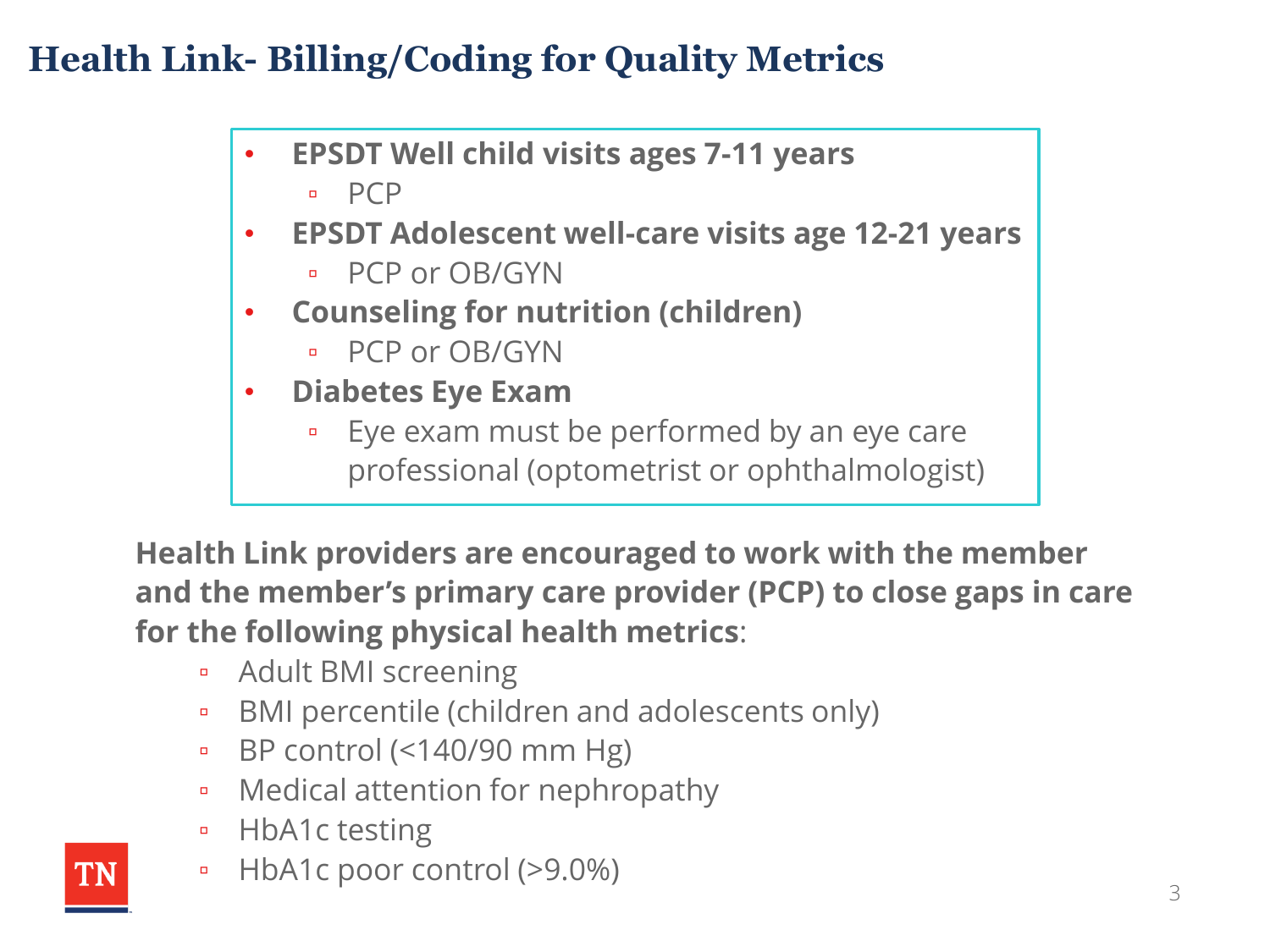## **Health Link - Clarifications for Modifier Examples**

## **Effective June 1, 2017**

# Health Link Modifier Examples

This table provides information for Health Link providers regarding definitions and acceptable uses of Health Link billing modifiers.

| UA - Member                                                                                          | UC – Face to Face                                  |
|------------------------------------------------------------------------------------------------------|----------------------------------------------------|
| <b>Member Contact Only</b>                                                                           | Face to Face Contact Only<br>(includes telehealth) |
| <b>UB</b> - Collateral                                                                               | <b>UD</b> - Indirect                               |
| Provider to Provider<br>Individuals with a Valid<br>Release of Information on<br>File for the Member | Telephone Call Only <sup>1</sup>                   |

<sup>1</sup>The telephone call must be to either the member or a collateral contact and must be associated with one of the six Health Link activities: comprehensive care management, care coordination, health promotion, transitional care, patient and family support or referral to social supports. The call must also be interactive in that the Health Link must be able to successfully reach the member or collateral contact. Voicemails are not considered interactive.

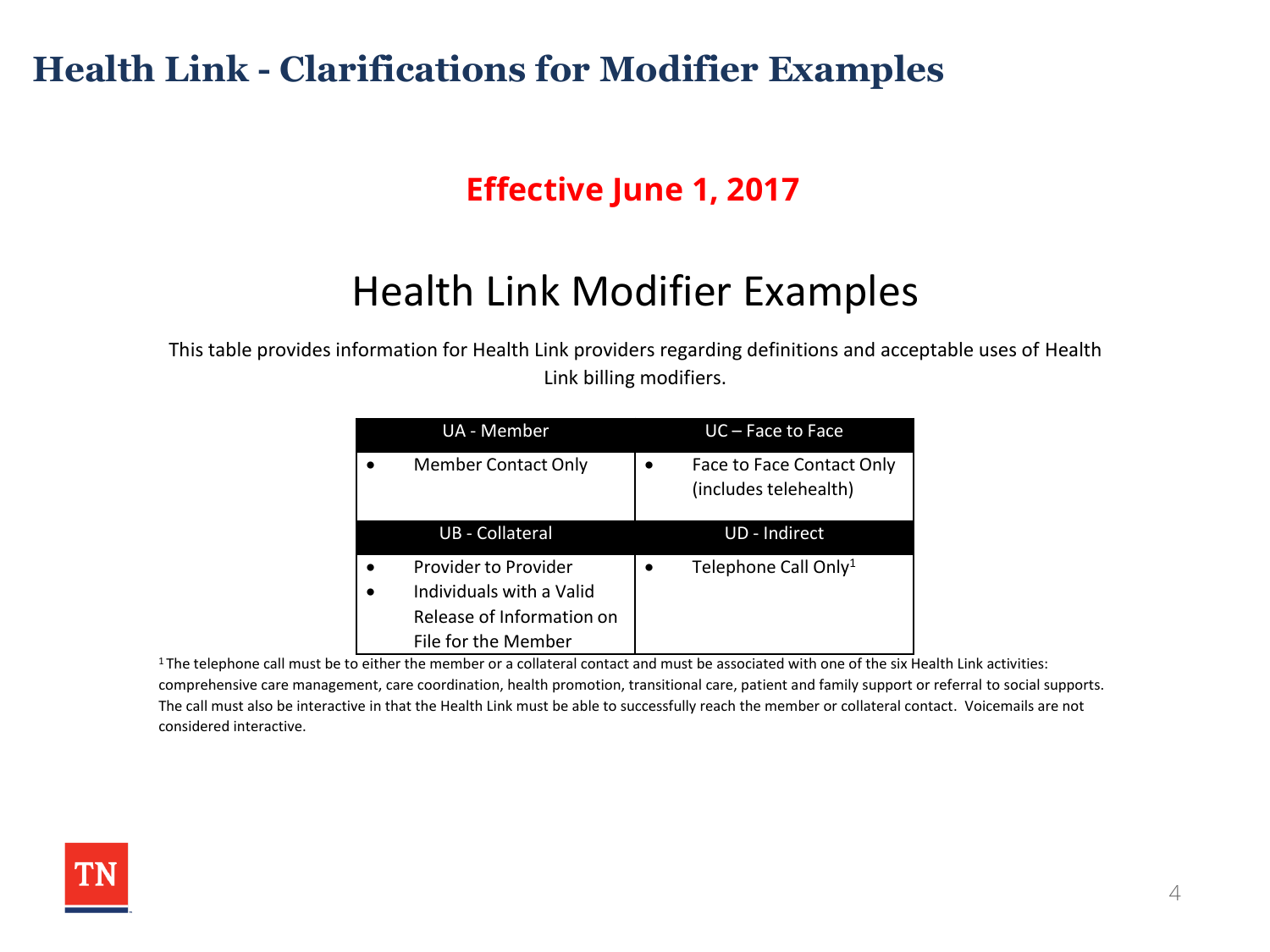# **One Activity a Month is the MINIMUM for Health Link**

- The Bureau of TennCare sets the minimum standard for the service, similar to the minimum contacts for Level 2 Case Management
- There is no requirement that Health Link activities are limited to 1 per member per month
- The Health Link provider determines the number of face-to-face or indirect contacts the member or collateral individual receives each month
- This determination is made based on the needs of the member (medical necessity)

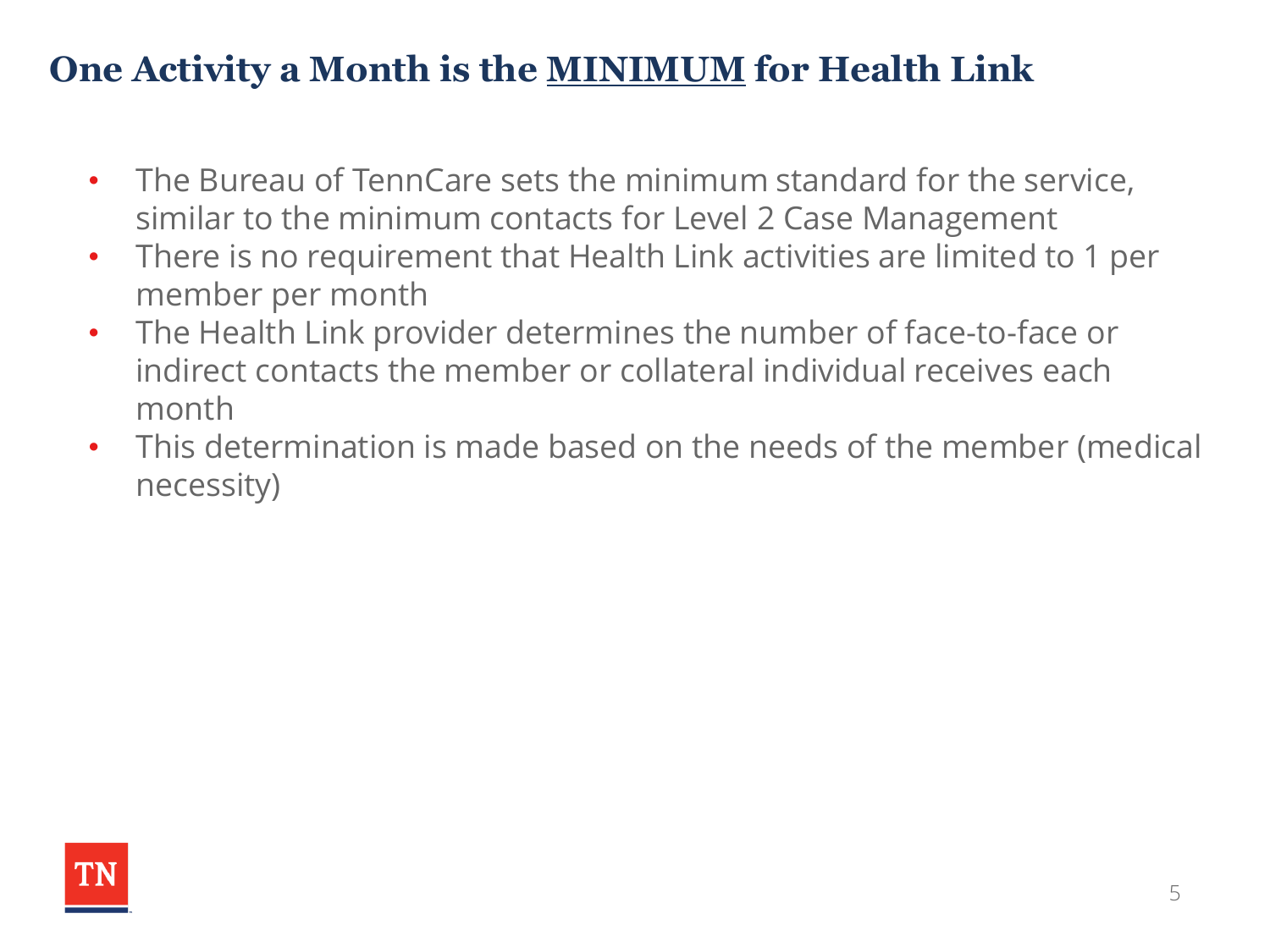# **Billing Requirements vs. What is Best for the Member**

- All Health Link organizations are paid on a case rate methodology that is prescribed by the state
- Providing the one activity allows for a claim to be billed which then triggers payment
- The case rate methodology contemplates that the member may need multiple visits during the month

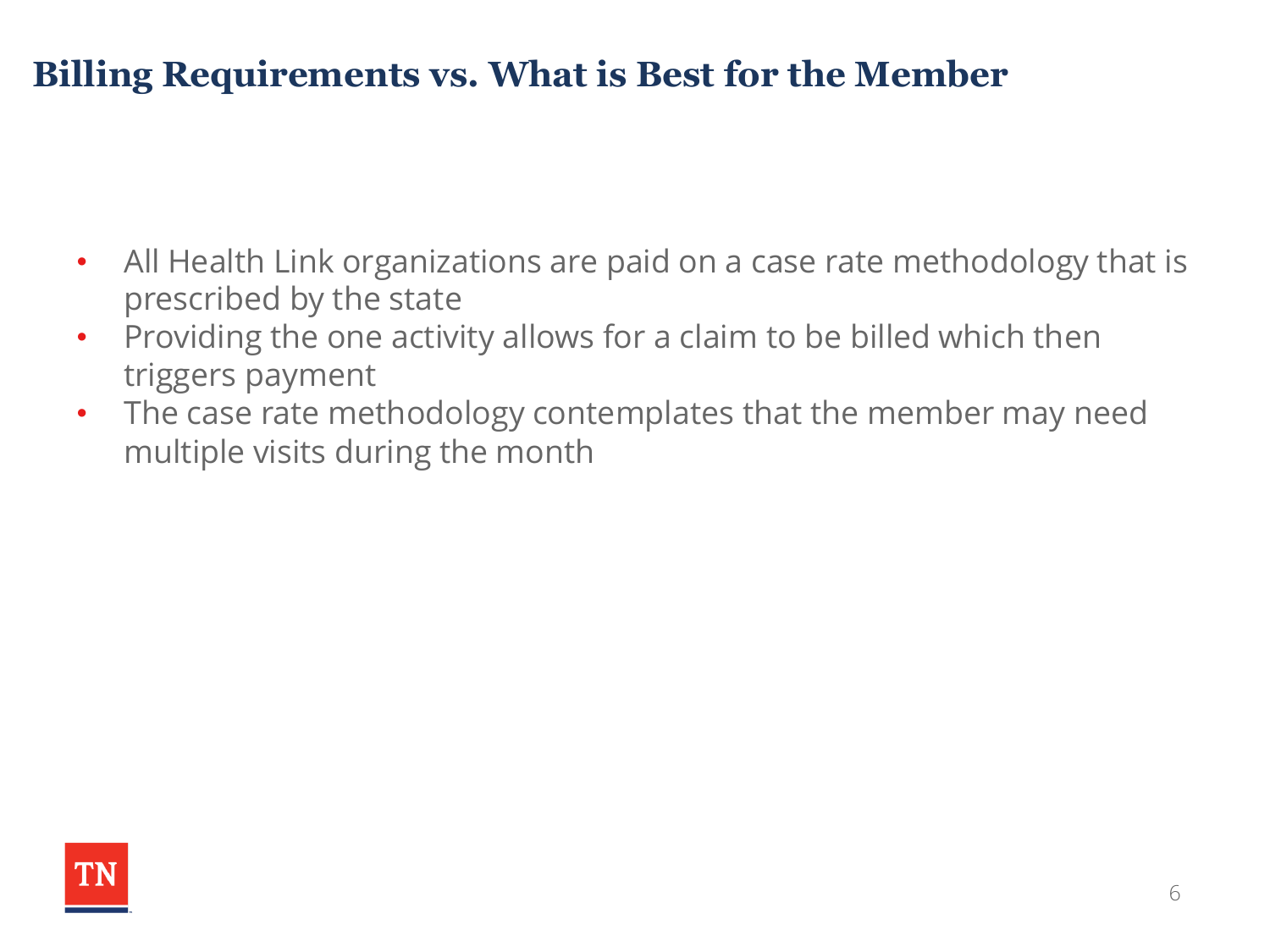# **Health Link Services**

- The activities encompass care coordination and patient engagement techniques to help members manage their healthcare across the domains of behavioral and physical health
- This is designed to improve the members' quality outcomes

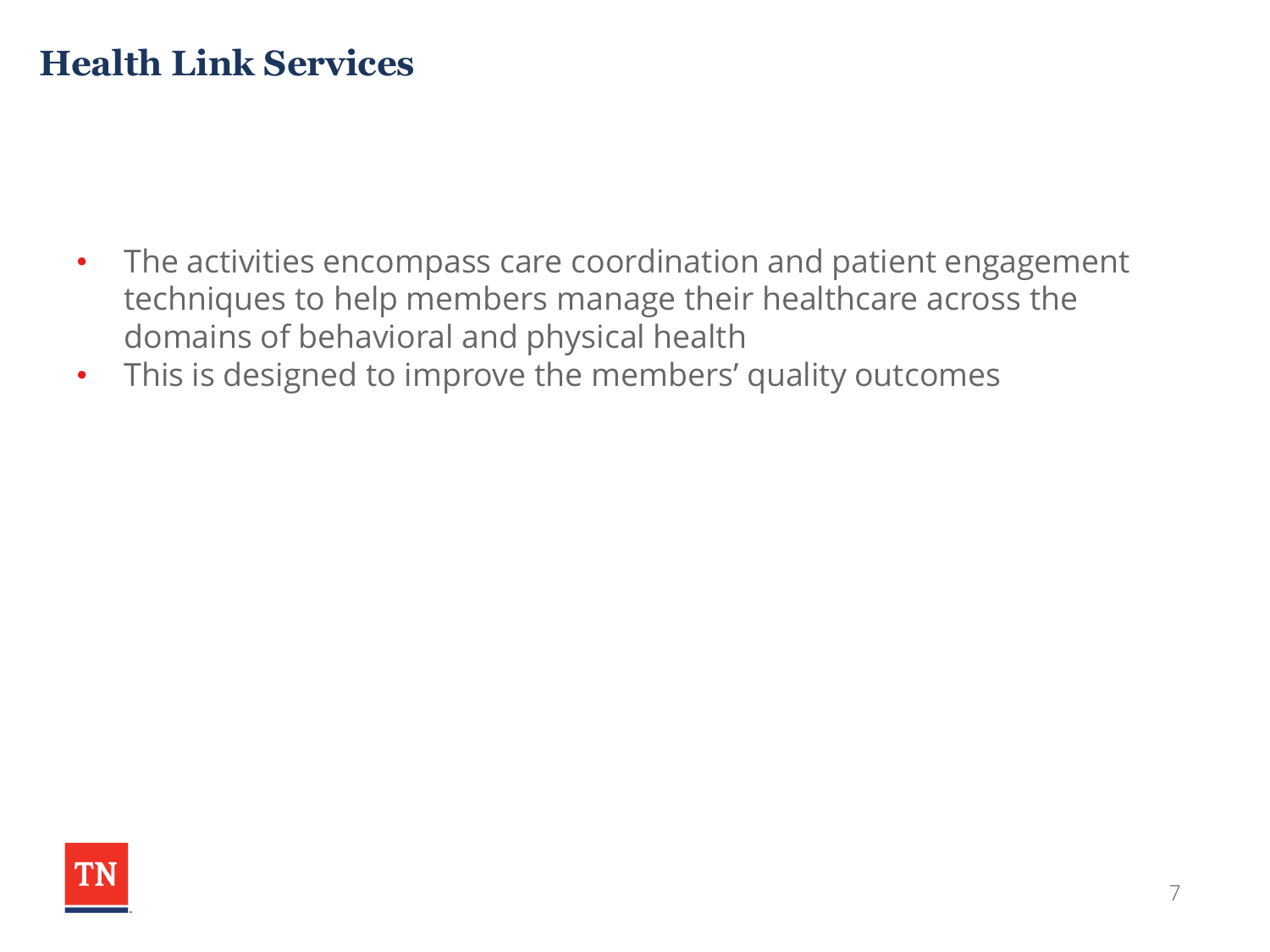# **What Services Will A Health Link Provide?**

## There are 6 types of clinical activities that may be performed to receive an activity payment:

- **Comprehensive care management:** Initiate, complete, update, and monitor the progress of a  $\overline{1}$ comprehensive person-centered care plan as needed
	- Example: creating care coordination and treatment plans
- Care coordination: Participate in patient's physical health treatment plan, support scheduling and  $2)$ reduce barriers to adherence for medical and behavioral health appointments, facilitate and participate in regular interdisciplinary care team meetings, follow up with PCP, proactive outreach with PCP, and follow up with other behavioral health providers or clinical staff
	- Example: proactive outreach and follow up with primary care and behavioral health providers
- **Health promotion:** Educate the patient and his/her family  $3)$ 
	- Example: educating the patient and his/her family on independent living skills
- Transitional care: Provide support in crisis situations, participate in development of discharge plan 4) for each hospitalization, develop a systemic protocol to assure timely access to follow-up care post discharge, establish relationships, and communicate and provide education
	- Example: participating in the development of discharge plans
- 5) **Patient and family support:** Provide in-person support, provider caregiver counseling or training, identify resources to assist individuals and family supporters, and check-ins with patient
	- Example: supporting adherence to behavioral and physical health treatment
- **Referral to social supports:** Identify and facilitate access to community supports, communicate  $6)$ patient needs to community partners, and provide information and assistance in accessing services
	- Example: facilitating access to community supports including scheduling and follow through

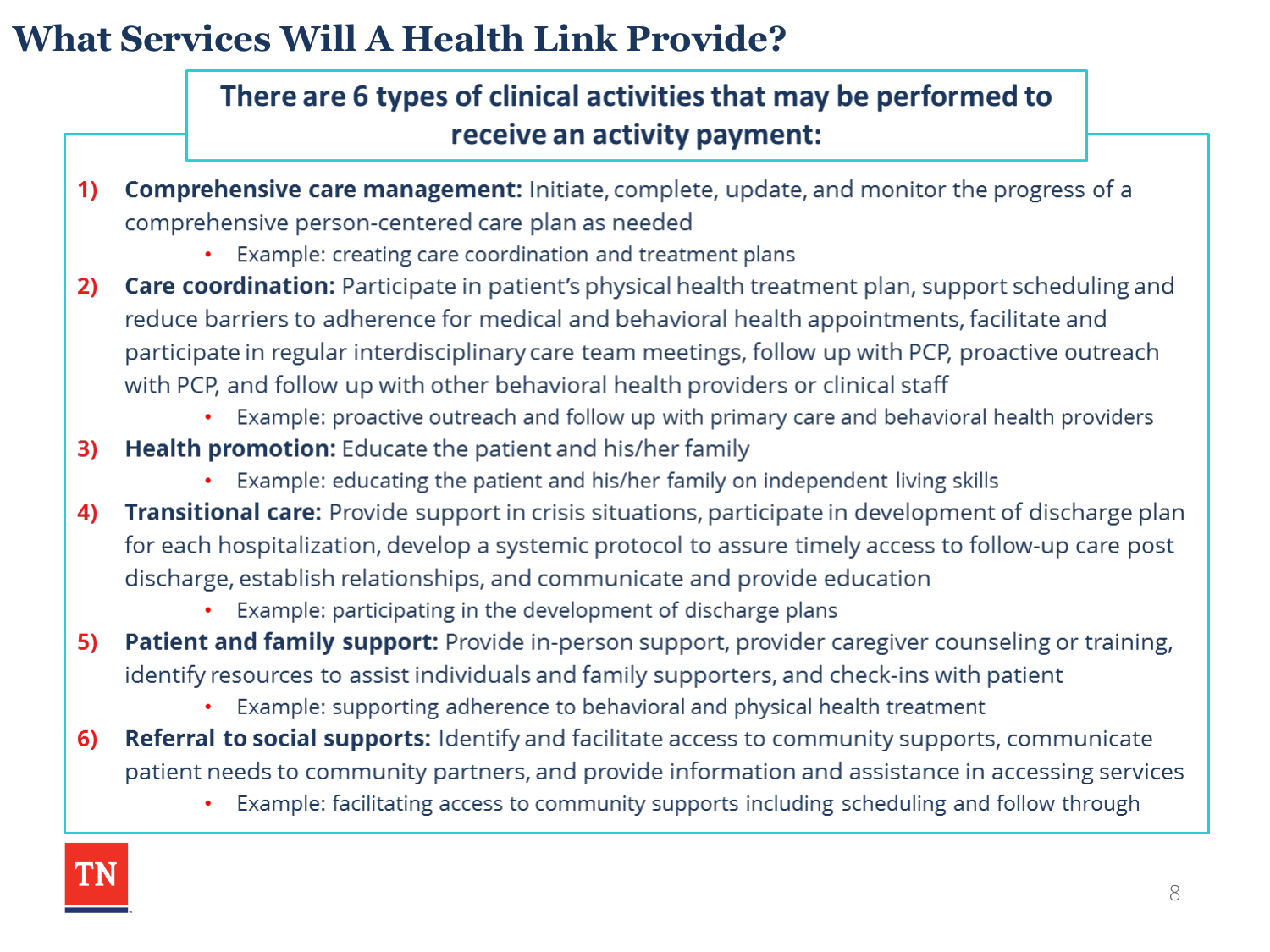# **Health Link activity requirements (1/4)**

|                                                 | <b>Activity requirements for Health Link providers</b>                                                                                                                                                                                                                                                                                                                                                                                                  |  |
|-------------------------------------------------|---------------------------------------------------------------------------------------------------------------------------------------------------------------------------------------------------------------------------------------------------------------------------------------------------------------------------------------------------------------------------------------------------------------------------------------------------------|--|
| <b>Comprehens-</b><br>ive care<br>management    | Initiate, complete, update, and monitor the progress of a comprehensive person-centered<br>care plan (as needed), following a comprehensive assessment of the patient's behavioral and<br>physical health needs within 30 days of patient enrollment. The plan should address the<br>patient's behavioral health treatment and care coordination needs, including protocols for<br>treatment adherence and crisis management, incorporating input from: |  |
|                                                 | the patient<br>the patient's social support                                                                                                                                                                                                                                                                                                                                                                                                             |  |
|                                                 | the patient's primary and specialty care providers (within 90 days of enrollment with the<br>Health Home)                                                                                                                                                                                                                                                                                                                                               |  |
| $\overline{2}$<br><b>Care co-</b><br>ordination | Participate in patient's physical health treatment plan as developed by their primary care<br>provider, as necessary                                                                                                                                                                                                                                                                                                                                    |  |
|                                                 | Support scheduling and reduce barriers to adherence for medical and behavioral health<br><b>appointments</b> , including in-person accompaniment to some appointments                                                                                                                                                                                                                                                                                   |  |
|                                                 | Facilitate and participate in regular interdisciplinary care team meetings with PCMH /<br><b>PCP</b>                                                                                                                                                                                                                                                                                                                                                    |  |
|                                                 | Follow up with PCP to understand significant changes in medical status and translate into care<br>plan                                                                                                                                                                                                                                                                                                                                                  |  |
|                                                 | <b>Proactive outreach with PCP</b> regarding specific gaps in care                                                                                                                                                                                                                                                                                                                                                                                      |  |
|                                                 | Follow up with other behavioral health providers or clinical staff as needed to understand<br>additional behavioral health needs, and translate into care plan                                                                                                                                                                                                                                                                                          |  |

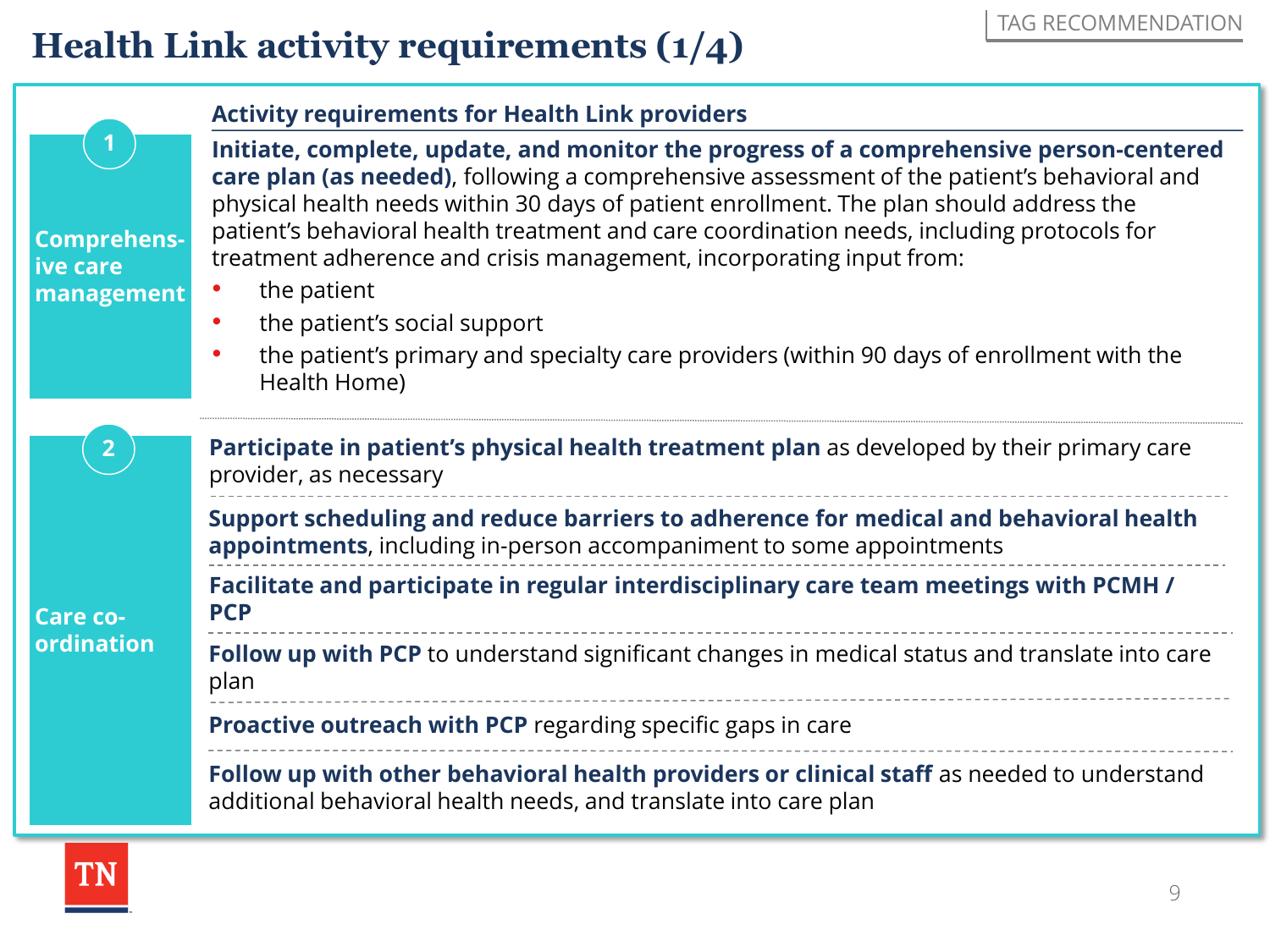# **Health Link activity requirements (2/4)**

|                                                                 | <b>Activity requirements for Health Link providers</b>                                                                                                                                                                                                                                                                                                                                                                   |
|-----------------------------------------------------------------|--------------------------------------------------------------------------------------------------------------------------------------------------------------------------------------------------------------------------------------------------------------------------------------------------------------------------------------------------------------------------------------------------------------------------|
| $\mathbf{3}$<br><b>Referral to</b><br>social<br><b>supports</b> | Identify and facilitate access to community supports (food, shelter, clothing, employment,<br>legal, entitlements, and all other resources that would reduce barriers to help individuals in<br>achieving their highest level of function and independence), including by providing referrals,<br>scheduling appointments, and following up with the patient, their relevant caregivers, and these<br>community supports |
|                                                                 | <b>Communicate patient needs to community partners</b>                                                                                                                                                                                                                                                                                                                                                                   |
| <b>Patient and</b><br>family<br><b>support</b>                  | <b>Provide information and assistance in accessing services</b> such as: self-help services, peer<br>support services; and respite services.                                                                                                                                                                                                                                                                             |
|                                                                 | <b>Provide in-person support</b> to ensure treatment and medication adherence (including medication<br>reconciliation, medication management for specialty medications, medication drop-off, help<br>arranging transportation to appointments)                                                                                                                                                                           |
|                                                                 | Provide caregiver counseling or training to include, skills to provide specific treatment regimens<br>to help the individual improve function, obtain information about the individual's disability or<br>conditions, and navigation of the service system.                                                                                                                                                              |
|                                                                 | Identify resources to assist individuals and family supporters in acquiring, retaining, and<br>improving self-help, socialization and adaptive skills.                                                                                                                                                                                                                                                                   |
|                                                                 | <b>Check-ins with patient to support treatment adherence</b>                                                                                                                                                                                                                                                                                                                                                             |

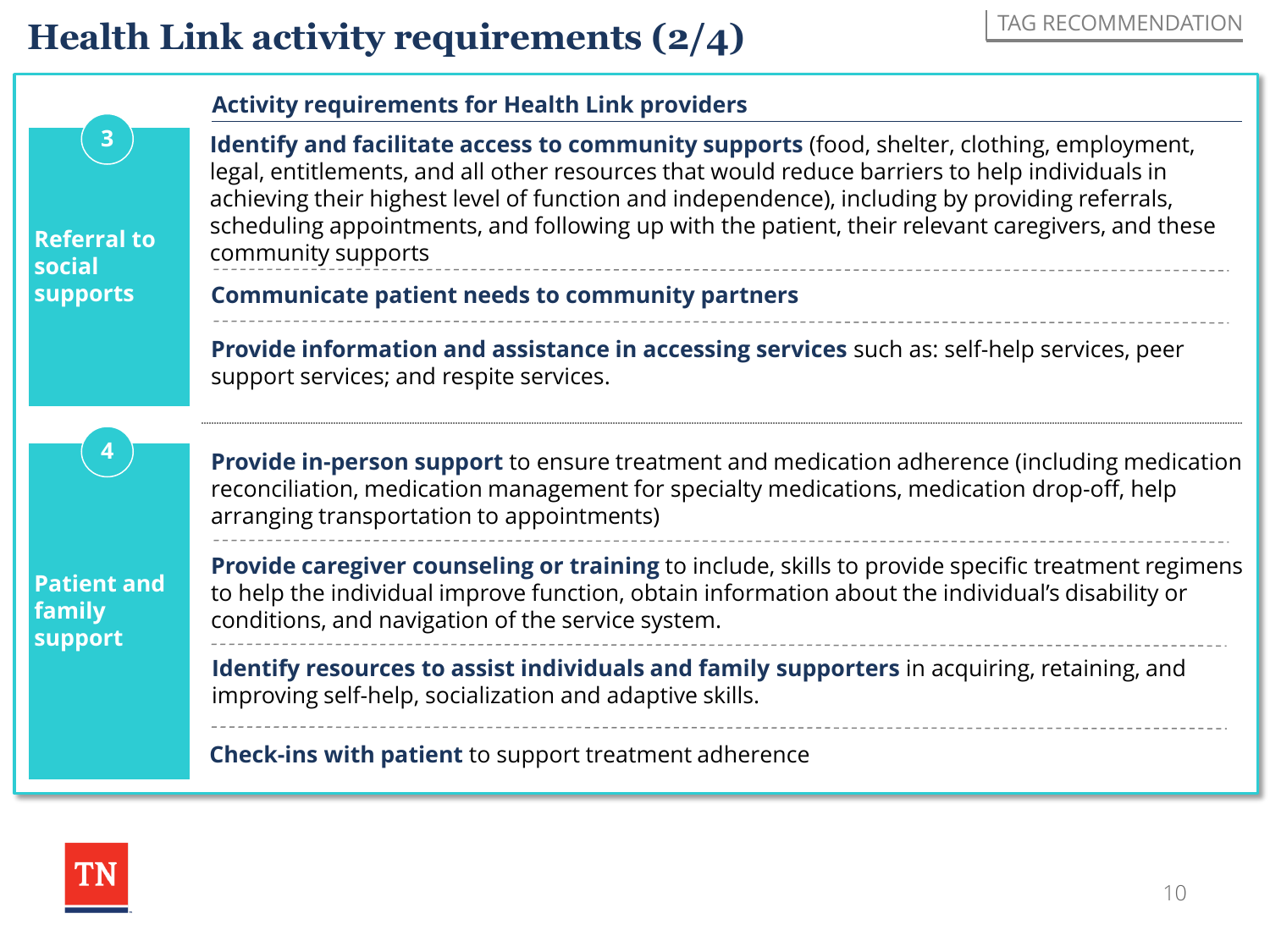# **Health Link activity requirements (3/4)**

|                                 | <b>Activity requirements for Health Link providers</b>                                                                                                                                                                                                                                                                                                                                                |
|---------------------------------|-------------------------------------------------------------------------------------------------------------------------------------------------------------------------------------------------------------------------------------------------------------------------------------------------------------------------------------------------------------------------------------------------------|
| 5                               | Provide support in crisis situations when other resources are unavailable, or as an alternative<br>to ED / crisis services                                                                                                                                                                                                                                                                            |
| <b>Transitional</b><br>care     | Participate in development of discharge plan for each hospitalization, beginning at<br>admission to support patient's transition. This includes emergency rooms, inpatient residential,<br>rehabilitative, and other treatment settings                                                                                                                                                               |
|                                 | Develop a systemic protocol to assure timely access to follow-up care post discharge that<br>includes at a minimum all of the following:<br>• Receipt of a summary of care record from the discharging entity<br>Medication reconciliation<br>Reevaluation of the care plan to include and provide access to needed community<br>support services<br>• A plan to ensure timely scheduled appointments |
|                                 | <b>Establish relationships</b> with hospitals, residential settings, rehabilitation settings, other<br>treatment settings, and long term services and supports providers to promote a smooth<br>transition if the patient is moving between levels of care and back into the community                                                                                                                |
|                                 | <b>Communicate and provide education</b> to the patient, the patient's supporters, and the providers<br>that are located at the setting from which the person is transitioning, and at the setting to which<br>the individual is transitioning                                                                                                                                                        |
| 6<br><b>Health</b><br>promotion | <b>Educate the patient and his/her family</b> on independent living skills with attainable and<br>increasingly aspirational goals                                                                                                                                                                                                                                                                     |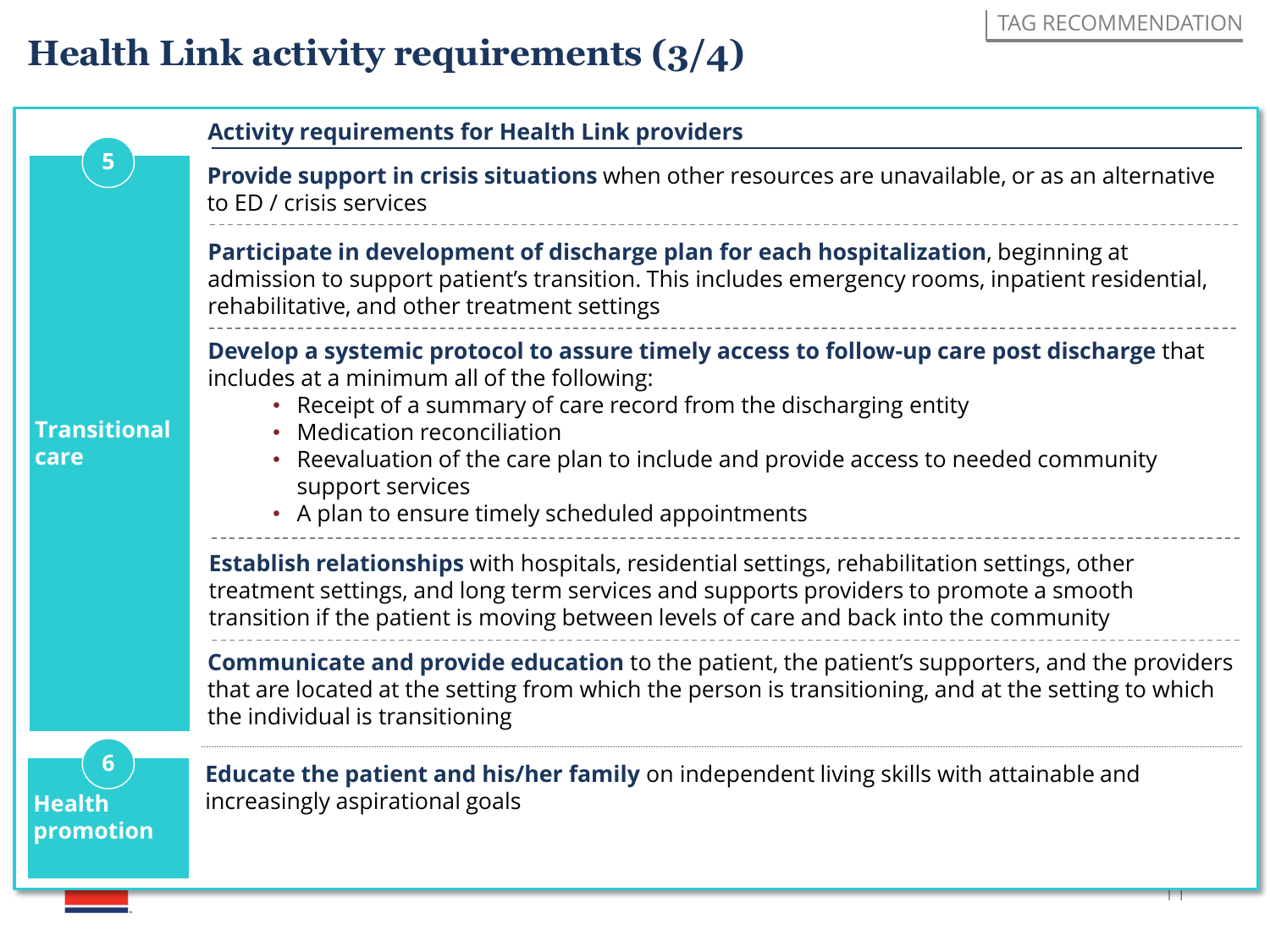# **Health Home activity requirements (4/4)**

| 7<br><b>Population</b><br>health<br>management | <b>Activity requirements for Health Link providers</b>                                                                                                                         |
|------------------------------------------------|--------------------------------------------------------------------------------------------------------------------------------------------------------------------------------|
|                                                | Track and make improvements based on quality outcomes distributed in reports from MCOs                                                                                         |
|                                                | Identify highest risk patients on a continuous basis, supported by the Care Coordination<br>Tool, and align with organization to focus resources and interventions             |
|                                                | Meet CMS e-prescribing requirements <sup>1</sup>                                                                                                                               |
|                                                | Participate in practice transformation training and learning collaboratives at which best<br>practice on a variety of topics, including health promotion, will be disseminated |
|                                                | <b>Receive ADT notifications</b> for the patient and continue ongoing use of the Care Coordination<br>Tool                                                                     |